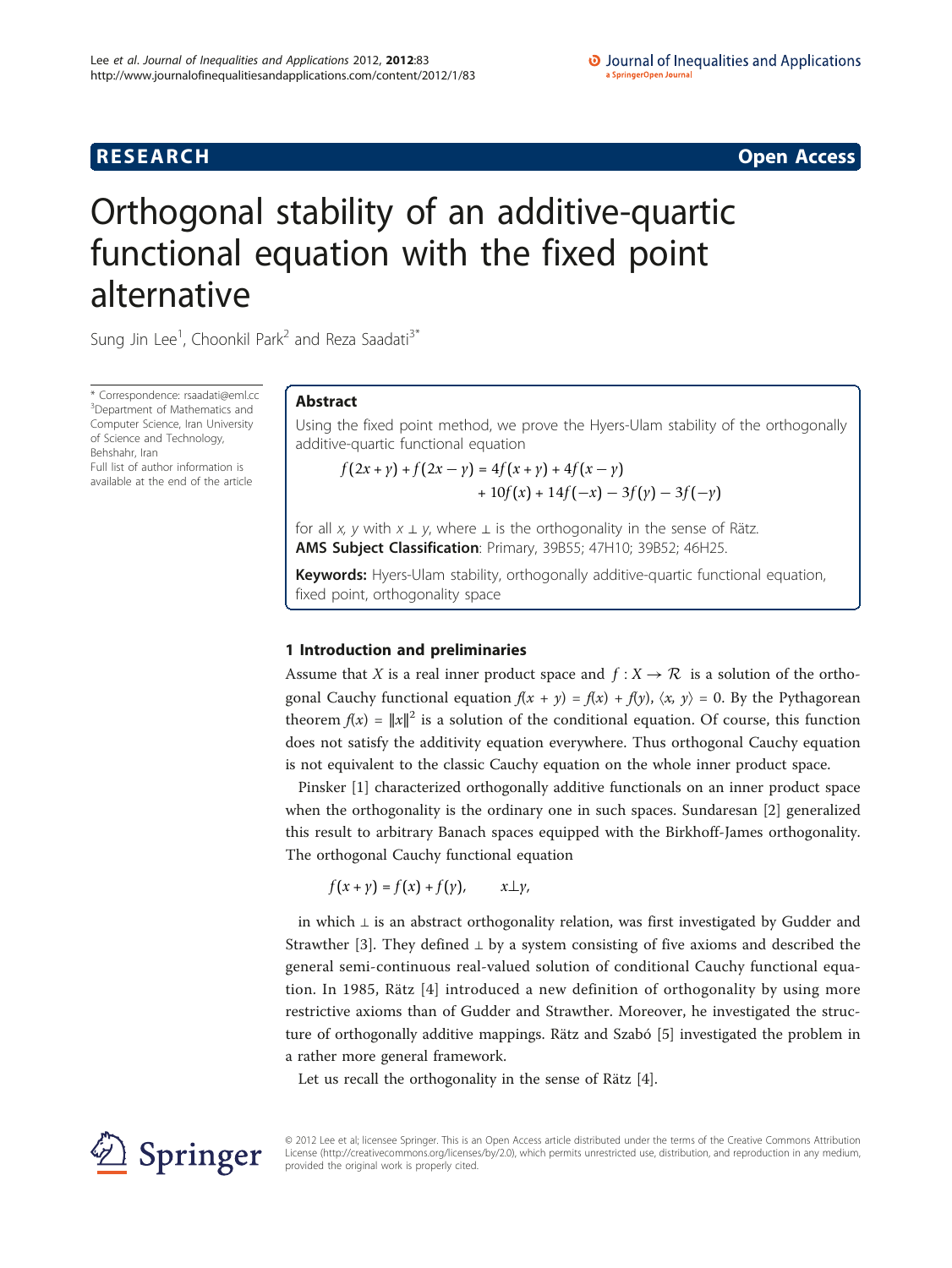Suppose X is a real vector space with dim  $X \ge 2$  and  $\perp$  is a binary relation on X with the following properties:

(O<sub>1</sub>) totality of  $\bot$  for zero:  $x \bot 0$ ,  $0 \bot x$  for all  $x \in X$ ;

(O<sub>2</sub>) independence: if x,  $y \in X$  - {0},  $x \perp y$ , then x, y are linearly independent;

(O<sub>3</sub>) homogeneity: if  $x, y \in X$ ,  $x \perp y$ , then  $\alpha x \perp \beta y$  for all  $\alpha, \beta \in \mathcal{R}$ ;

 $(O_4)$  the Thalesian property: if P is a 2-dimensional subspace of X,  $x \in P$  and  $\lambda \in \mathcal{R}_+$ , which is the set of nonnegative real numbers, then there exists  $y_0 \in P$  such that  $x \perp y_0$  and  $x + y_0 \perp \lambda x - y_0$ .

The pair  $(X, \perp)$  is called an orthogonality space. By an orthogonality normed space we mean an orthogonality space having a normed structure.

Some interesting examples are

(i) The trivial orthogonality on a vector space X defined by  $(O_1)$ , and for non-zero elements  $x, y \in X$ ,  $x \perp y$  if and only if x, y are linearly independent.

(ii) The ordinary orthogonality on an inner product space  $(X, \langle ... \rangle)$  given by  $x \perp y$  if and only if  $\langle x, y \rangle = 0$ .

(iii) The Birkhoff-James orthogonality on a normed space  $(X, \Vert \cdot \Vert)$  defined by  $x \perp y$  if and only if  $||x + \lambda y|| \ge ||x||$  for all  $\lambda \in \mathcal{R}$ .

The relation  $\perp$  is called symmetric if  $x \perp y$  implies that  $y \perp x$  for all x,  $y \in X$ . Clearly examples (i) and (ii) are symmetric but example (iii) is not. It is remarkable to note, however, that a real normed space of dimension greater than 2 is an inner product space if and only if the Birkhoff-James orthogonality is symmetric. There are several orthogonality notions on a real normed space such as Birkhoff-James, Boussouis, Singer, Carlsson, unitary-Boussouis, Roberts, Phythagorean, isosceles and Diminnie (see [[6-11\]](#page-8-0)).

The stability problem of functional equations originated from the following question of Ulam [[12](#page-8-0)]: Under what condition does there exist an additive mapping near an approximately additive mapping? In 1941, Hyers [\[13](#page-8-0)] gave a partial affirmative answer to the question of Ulam in the context of Banach spaces. In 1978, Rassias [[14](#page-8-0)] extended the theorem of Hyers by considering the unbounded Cauchy difference  $\|f(x + y)-f(x)-f(x)\|$ (y)∥ ≤  $\varepsilon(\Vert x \Vert^p + \Vert y \Vert^p)$ , ( $\varepsilon > 0$ ,  $p \in [0,1)$ ). The result of Rassias has provided a lot of influence in the development of what we now call *generalized Hyers-Ulam stability* or *Hyers-*Ulam stability of functional equations. During the last decades several stability problems of functional equations have been investigated in the spirit of Hyers-Ulam-Rassias. The reader is referred to [[15-18](#page-8-0)] and references therein for detailed information on stability of functional equations.

Ger and Sikorska [\[19](#page-8-0)] investigated the orthogonal stability of the Cauchy functional equation  $f(x + y) = f(x) + f(y)$ , namely, they showed that if f is a mapping from an orthogonality space X into a real Banach space Y and  $||f(x + y) - f(x) - f(y)|| \leq \varepsilon$  for all  $x, y \in X$  with  $x \perp y$  and some  $\varepsilon > 0$ , then there exists exactly one orthogonally additive mapping  $g: X \to Y$  such that  $||f(x) - g(x)|| \leq \frac{16}{3} \varepsilon$  for all  $x \in X$ .

The first author treating the stability of the quadratic equation was Skof [[20\]](#page-8-0) by proving that if f is a mapping from a normed space  $X$  into a Banach space  $Y$  satisfying  $||f(x + y) + f(x - y) - 2f(x) - 2f(y)|| \le \varepsilon$  for some  $\varepsilon > 0$ , then there is a unique quadratic mapping  $g: X \to Y$  such that  $||f(x) - g(x)|| \leq \frac{\varepsilon}{2}$ . Cholewa [[21](#page-8-0)] extended the Skof's theorem by replacing  $X$  by an abelian group  $G$ . The Skof's result was later generalized by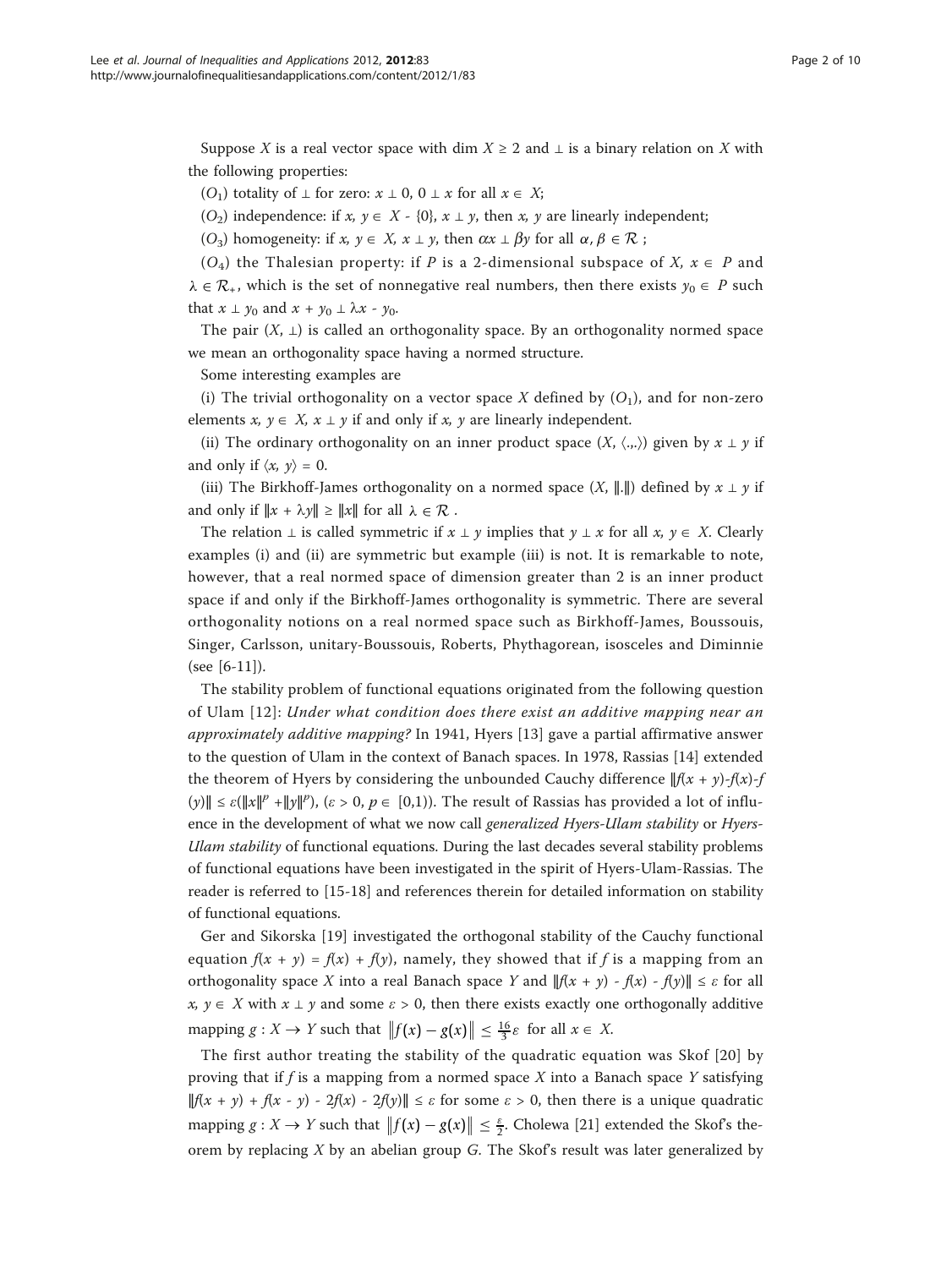Czerwik [\[22](#page-8-0)] in the spirit of Hyers-Ulam-Rassias. The stability problem of functional equations has been extensively investigated by some mathematicians (see [\[23](#page-8-0)-[27\]](#page-8-0)).

The orthogonally quadratic equation

 $f(x + y) + f(x - y) = 2f(x) + 2f(y), \quad x \perp y$ 

was first investigated by Vajzović  $[28]$  $[28]$  when X is a Hilbert space, Y is the scalar field, f is continuous and ⊥ means the Hilbert space orthogonality. Later, Drljević [[29\]](#page-8-0), Fochi [[30\]](#page-9-0), Moslehian [[31,32\]](#page-9-0) and Szabó [\[33](#page-9-0)] generalized this result. See also [[34,35\]](#page-9-0).

Let X be a set. A function  $d : X \times X \rightarrow [0, \infty]$  is called a generalized metric on X if d satisfies

(1)  $d(x, y) = 0$  if and only if  $x = y$ ; (2)  $d(x, y) = d(y, x)$  for all  $x, y \in X$ ; (3)  $d(x, z) \leq d(x, y) + d(y, z)$  for all  $x, y, z \in X$ .

We recall a fundamental result in fixed point theory.

**Theorem 1.1** [[36,37](#page-9-0)]Let  $(X, d)$  be a complete generalized metric space and let  $J: X \rightarrow X$ be a strictly contractive mapping with Lipschitz constant  $\alpha < 1$ . Then for each given element  $x \in X$ , either

$$
d(I^n x, I^{n+1} x) = \infty
$$

for all nonnegative integers n or there exists a positive integer  $n_0$  such that

(1)  $d(J^n x, J^{n+1} x) < \infty, \forall n \ge n_0;$ (2) the sequence  $\{J^nx\}$  converges to a fixed point  $y^*$  of J; (3)  $y^*$  *is the unique fixed point of J in the set*  $Y = \{y \in X | d\left(\frac{\partial^n y}{\partial x}, y\right) < \infty\};$ (4)  $d(y, y*) \leq \frac{1}{1-\alpha}d(y, Jy)$  for all  $y \in Y$ .

In 1996, Isac and Rassias [[38](#page-9-0)] were the first to provide applications of stability theory of functional equations for the proof of new fixed point theorems with applications. By using fixed point methods, the stability problems of several functional equations have been extensively investigated by a number of authors (see [\[39](#page-9-0)-[45](#page-9-0)]).

In [[46](#page-9-0)], Lee et al. considered the following quartic functional equation

$$
f(2x + y) + f(2x - y) = 4f(x + y) + 4f(x - y) + 24f(x) - 6f(y).
$$
 (1)

It is easy to show that the function  $f(x) = x^4$  satisfies the functional equation (1), which is called a *quartic functional equation* and every solution of the quartic functional equation is said to be a quartic mapping.

This paper is organized as follows: In Section 2, we prove the Hyers-Ulam stability of the orthogonally additive-quartic functional equation

$$
f(2x + y) + f(2x - y) = 4f(x + y) + 4f(x - y)
$$
  
+ 10f(x) + 14f(-x) - 3f(y) - 3f(-y) (2)

in orthogonality spaces for an odd mapping.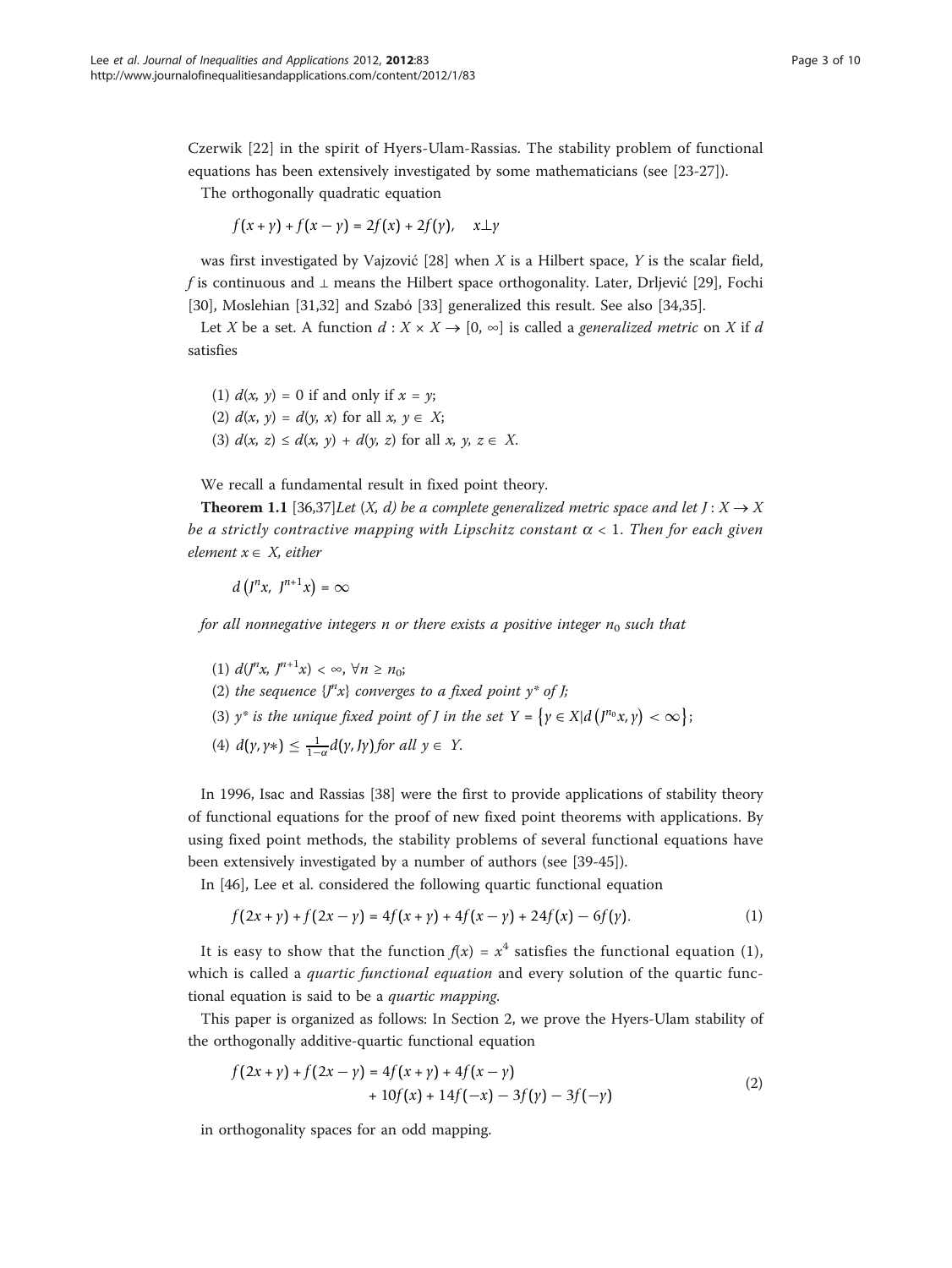In Section 3, we prove the Hyers-Ulam stability of the orthogonally additive-quartic functional equation (2) in orthogonality spaces for an even mapping.

Throughout this paper, assume that  $(X, \perp)$  is an orthogonality space and that  $(Y, \parallel \parallel \parallel_Y)$ is a real Banach space.

## 2 Stability of the orthogonally additive-quadratic functional equation: an odd mapping case

In this section, applying some ideas from [[16,19\]](#page-8-0), we deal with the stability problem for the orthogonally additive-quadratic functional equation

$$
Df(x, y) := f(2x + y) + f(2x - y) - 4f(x + y) - 4f(x - y)
$$
  
-10f(x) - 14f(-x) + 3f(y) + 3f(-y)

for all  $x, y \in X$  with  $x \perp y$  : an odd mapping case.

**Definition 2.1** A mapping  $f : X \rightarrow Y$  is called an orthogonally additive mapping if

$$
f(2x + y) + f(2x - y) = 4f(x + y) + 4f(x - y) - 4f(x)
$$

for all  $x, y \in X$  with  $x \perp y$ .

**Theorem** 2.2 Let  $\phi : X^2 \to [0, \infty)$  be a function such that there exists an  $\alpha < 1$  with

$$
\varphi(x,y) \le 2\alpha \varphi\left(\frac{x}{2},\frac{y}{2}\right) \tag{3}
$$

for all x,  $y \in X$  with  $x \perp y$ . Let  $f : X \rightarrow Y$  be an odd mapping satisfying

$$
\|Df(x,y)\|_{Y} \le \varphi(x,y) \tag{4}
$$

for all  $x, y \in X$  with  $x \perp y$ . Then there exists a unique orthogonally additive mapping  $L: X \rightarrow Y$  such that

$$
\left\|f(x) - L(x)\right\|_{Y} \le \frac{1}{4 - 4\alpha} \varphi(x, 0) \tag{5}
$$

for all  $x \in X$ .

**Proof.** Putting  $y = 0$  in (4), we get

$$
\|2f(2x) - 4f(x)\|_{Y} \le \varphi(x, 0)
$$
\n(6)

for all  $x \in X$ , since  $x \perp 0$ . So

$$
\left\|f(x) - \frac{1}{2}f(2x)\right\|_{Y} \le \frac{1}{4}\varphi(x,0)
$$
\n(7)

for all  $x \in X$ .

Consider the set

$$
S := \{ h : X \to Y \}
$$

and introduce the generalized metric on S:

$$
d(g,h)=\inf\left\{\mu\in\mathcal{R}_+:\left\|g(x)-h(x)\right\|_Y\leq\mu\varphi(x,0),\quad\forall x\in X\right\},\
$$

where, as usual, inf  $\varphi = +\infty$ . It is easy to show that  $(S, d)$  is complete (see [\[47](#page-9-0)]).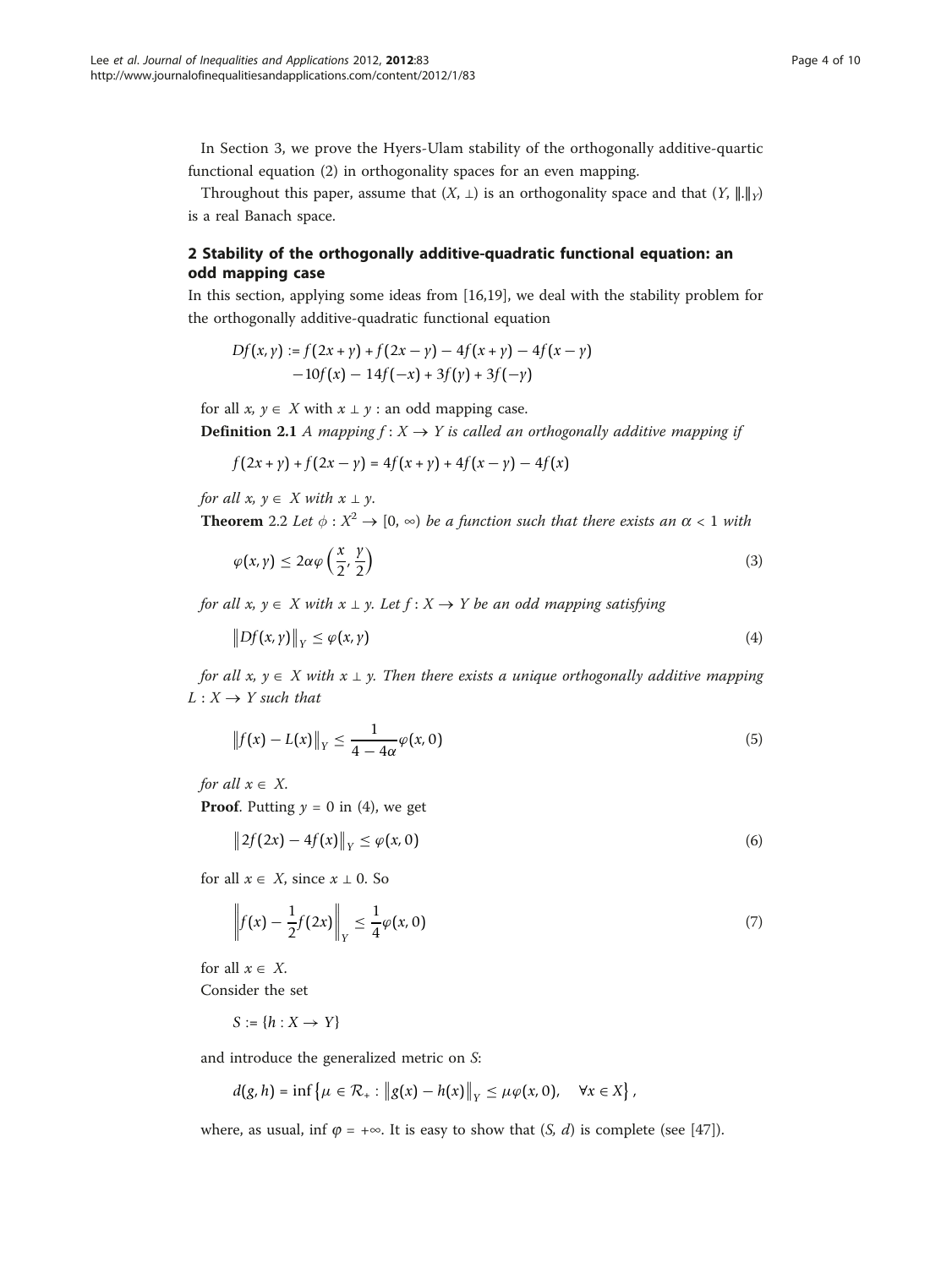Now we consider the linear mapping  $J: S \rightarrow S$  such that

$$
Jg(x) := \frac{1}{2}g(2x)
$$

for all  $x \in X$ . Let  $g, h \in S$  be given such that  $d(g, h) = \varepsilon$ . Then

$$
\|g(x)-h(x)\|_Y\leq \varphi(x,0)
$$

for all  $x \in X$ . Hence

$$
\|Jg(x) - Jh(x)\|_{Y} = \left\|\frac{1}{2}g(2x) - \frac{1}{2}h(2x)\right\|_{Y} \le \alpha \varphi(x, 0)
$$

for all  $x \in X$ . So  $d(g, h) = \varepsilon$  implies that  $d(Jg, fh) \leq \alpha \varepsilon$ . This means that

 $d(Jg, Jh) \leq \alpha d(g, h)$ 

for all  $g, h \in S$ .

It follows from (7) that  $d(f, Jf) \leq \frac{1}{4}$ .

By Theorem 1.1, there exists a mapping  $L : X \rightarrow Y$  satisfying the following: (1)  $L$  is a fixed point of  $J$ , i.e.,

$$
L(2x) = 2L(x) \tag{8}
$$

for all  $x \in X$ . The mapping L is a unique fixed point of J in the set

 $M = \{ g \in S : d(h, g) < \infty \}.$ 

This implies that L is a unique mapping satisfying (8) such that there exists a  $\mu \in (0, 1)$ ∞) satisfying

$$
\left\|f(x)-L(x)\right\|_{Y}\leq \mu\varphi(x,0)
$$

for all  $x \in X$ ;

(2)  $d(J^n f, L) \rightarrow 0$  as  $n \rightarrow \infty$ . This implies the equality

$$
\lim_{n\to\infty}\frac{1}{2^n}f(2^n x)=L(x)
$$

for all  $x \in X$ ;

(3) 
$$
d(f, L) \le \frac{1}{1-\alpha}d(f, Jf)
$$
, which implies the inequality  

$$
d(f, L) \le \frac{1}{4-4\alpha}.
$$

This implies that the inequality (5) holds.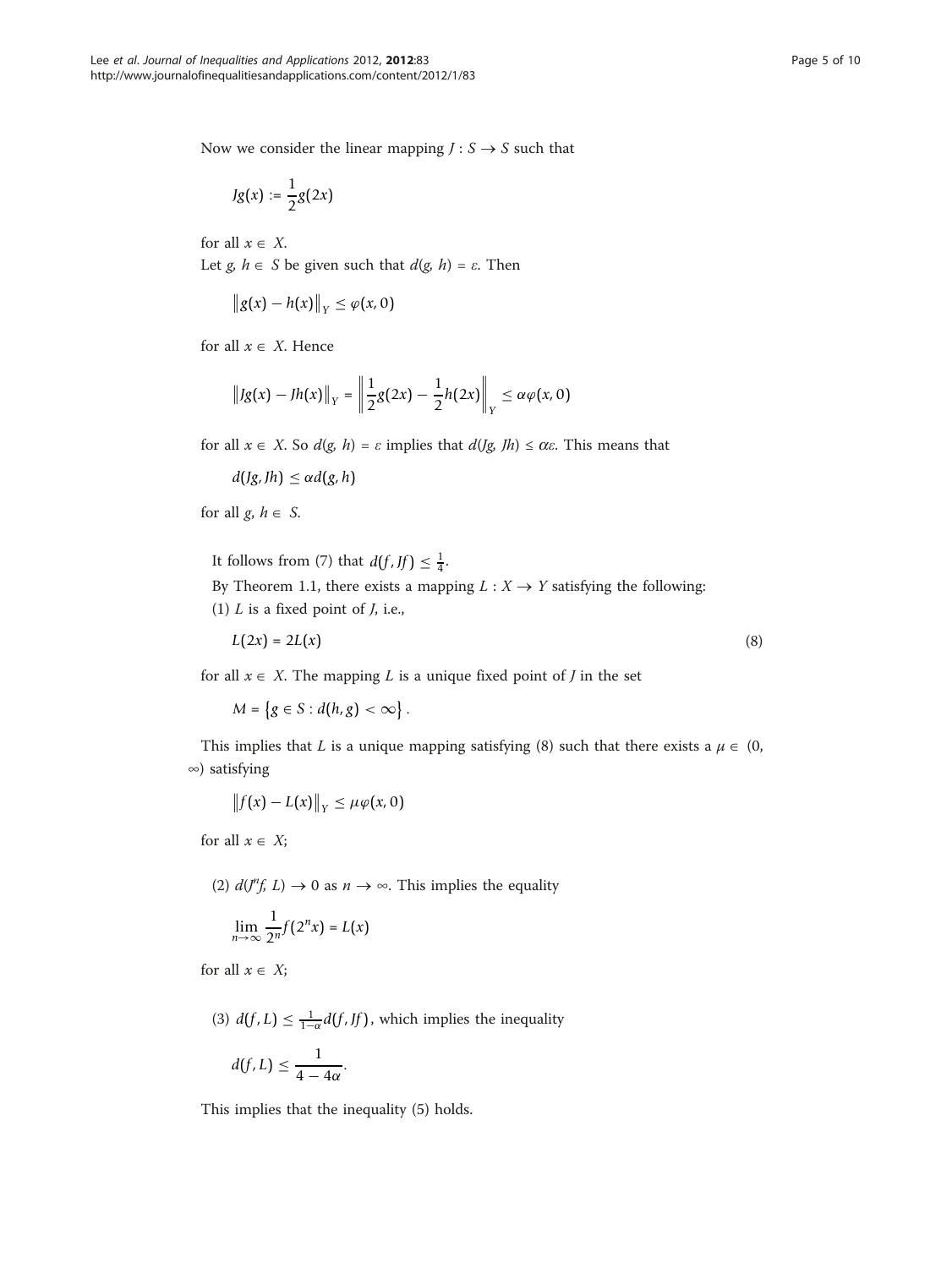It follows from (3) and (4) that

$$
\|DL(x,y)\|_{Y} = \lim_{n \to \infty} \frac{1}{2^{n}} \|Df(2^{n}x, 2^{n}y)\|_{Y}
$$
  

$$
\leq \lim_{n \to \infty} \frac{1}{2^{n}} \varphi(2^{n}x, 2^{n}y) \leq \lim_{n \to \infty} \frac{2^{n} \alpha^{n}}{2^{n}} \varphi(x,y) = 0
$$

for all  $x, y \in X$  with  $x \perp y$ . So

$$
DL(x,y)=0
$$

for all  $x, y \in X$  with  $x \perp y$ . Since f is odd, L is odd. Hence  $L : X \rightarrow Y$  is an orthogonally additive mapping, i.e.,

$$
L(2x + y) + L(2x - y) = 4L(x + y) + 4L(x - y) - 4L(x)
$$

for all  $x, y \in X$  with  $x \perp y$ . Thus  $L : X \rightarrow Y$  is a unique orthogonally additive mapping satisfying (5), as desired.

From now on, in corollaries, assume that  $(X, \perp)$  is an orthogonality normed space.

Corollary 2.3 Let  $\theta$  be a positive real number and p a real number with  $0 \le p \le 1$ . Let  $f: X \rightarrow Y$  be an odd mapping satisfying

$$
\|Df(x,y)\|_{Y} \leq \theta \left(\|x\|^p + \|y\|^p\right) \tag{9}
$$

for all  $x, y \in X$  with  $x \perp y$ . Then there exists a unique orthogonally additive mapping  $L: X \rightarrow Y$  such that

$$
\|f(x) - L(x)\|_{Y} \leq \frac{\theta}{2(2 - 2^{p})} \|x\|^{p}
$$

for all  $x \in X$ .

**Proof.** The proof follows from Theorem 2.2 by taking  $\phi(x, y) = \theta(\|x\|^p + \|y\|^p)$  for all x,  $y \in X$  with  $x \perp y$ . Then we can choose  $\alpha = 2^{p-1}$  and we get the desired result.

**Theorem 2.4** Let  $f: X \to Y$  be an odd mapping satisfying (4) for which there exists a function  $\phi: X^2 \to [0,\infty)$  such that

$$
\varphi(x,\gamma)\leq \frac{\alpha}{2}\varphi(2x,2\gamma)
$$

for all x,  $y \in X$  with  $x \perp y$ . Then there exists a unique orthogonally additive mapping  $L: X \rightarrow Y$  such that

$$
\|f(x) - L(x)\|_{Y} \le \frac{\alpha}{4 - 4\alpha} \varphi(x, 0) \tag{10}
$$

for all  $x \in X$ .

**Proof.** Let  $(S, d)$  be the generalized metric space defined in the proof of Theorem 2.2. Now we consider the linear mapping  $J: S \rightarrow S$  such that

$$
Jg(x) := 2g\left(\frac{x}{2}\right)
$$

for all  $x \in X$ .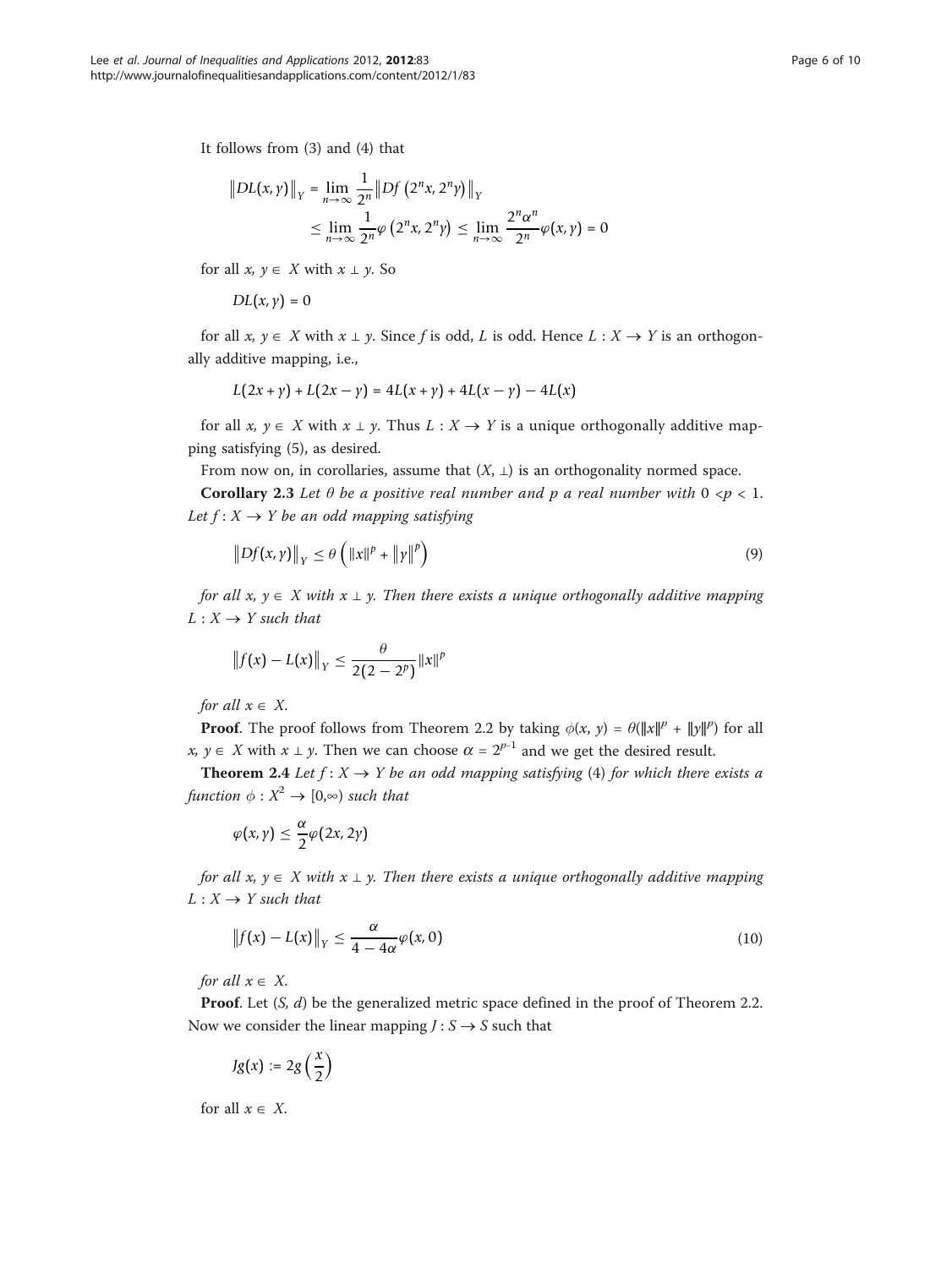It follows from (6) that  $d(f, Jf) \leq \frac{\alpha}{4}$ . So

$$
d(f, L) \leq \frac{\alpha}{4 - 4\alpha}.
$$

Thus we obtain the inequality (10).

The rest of the proof is similar to the proof of Theorem 2.2.

Corollary 2.5 Let  $\theta$  be a positive real number and p a real number with  $p > 1$ . Let  $f$ :  $X \rightarrow Y$  be an odd mapping satisfying (9). Then there exists a unique orthogonally additive mapping  $L : X \rightarrow Y$  such that

$$
||f(x) - L(x)||_Y \le \frac{\theta}{2(2^p - 2)} ||x||^p
$$

for all  $x \in X$ .

**Proof.** The proof follows from Theorem 2.4 by taking  $\phi(x, y) = \theta(\|x\|^p + \|y\|^p)$  for all x,  $y \in X$  with  $x \perp y$ . Then we can choose  $\alpha = 2^{1-p}$  and we get the desired result.

# 3 Stability of the orthogonally additive-quartic functional equation: an even mapping case

In this section, applying some ideas from [[16,19\]](#page-8-0), we deal with the stability problem for the orthogonally additive-quartic functional equation given in the previous section: an even mapping case.

**Definition 3.1** A mapping  $f: X \rightarrow Y$  is called an orthogonally quartic mapping if

$$
f(2x + y) + f(2x - y) = 4f(x + y) + 4f(x - y) + 24f(x) - 6f(y)
$$

for all  $x, y \in X$  with  $x \perp y$ .

**Theorem 3.2** Let  $\phi : X^2 \to [0, \infty)$  be a function such that there exists an  $\alpha < 1$  with

$$
\varphi(x,y) \leq 16\alpha\varphi\left(\frac{x}{2},\frac{y}{2}\right)
$$

for all  $x, y \in X$  with  $x \perp y$ . Let  $f : X \to Y$  be an even mapping satisfying  $f(0) = 0$  and (4). Then there exists a unique orthogonally quartic mapping  $P: X \rightarrow Y$  such that

$$
\left\|f(x)-P(x)\right\|_{Y}\leq\frac{1}{32-32\alpha}\varphi(x,0)
$$

for all  $x \in X$ .

**Proof.** Putting  $y = 0$  in (4), we get

$$
\|2f(2x) - 32f(x)\|_{Y} \le \varphi(x, 0)
$$
\n(11)

for all  $x \in X$ , since  $x \perp 0$ . So

$$
\left\|f(x) - \frac{1}{16}f(2x)\right\|_{Y} \le \frac{1}{32}\varphi(x, 0)
$$

for all  $x \in X$ .

Let  $(S, d)$  be the generalized metric space defined in the proof of Theorem 2.2. Now we consider the linear mapping  $J: S \rightarrow S$  such that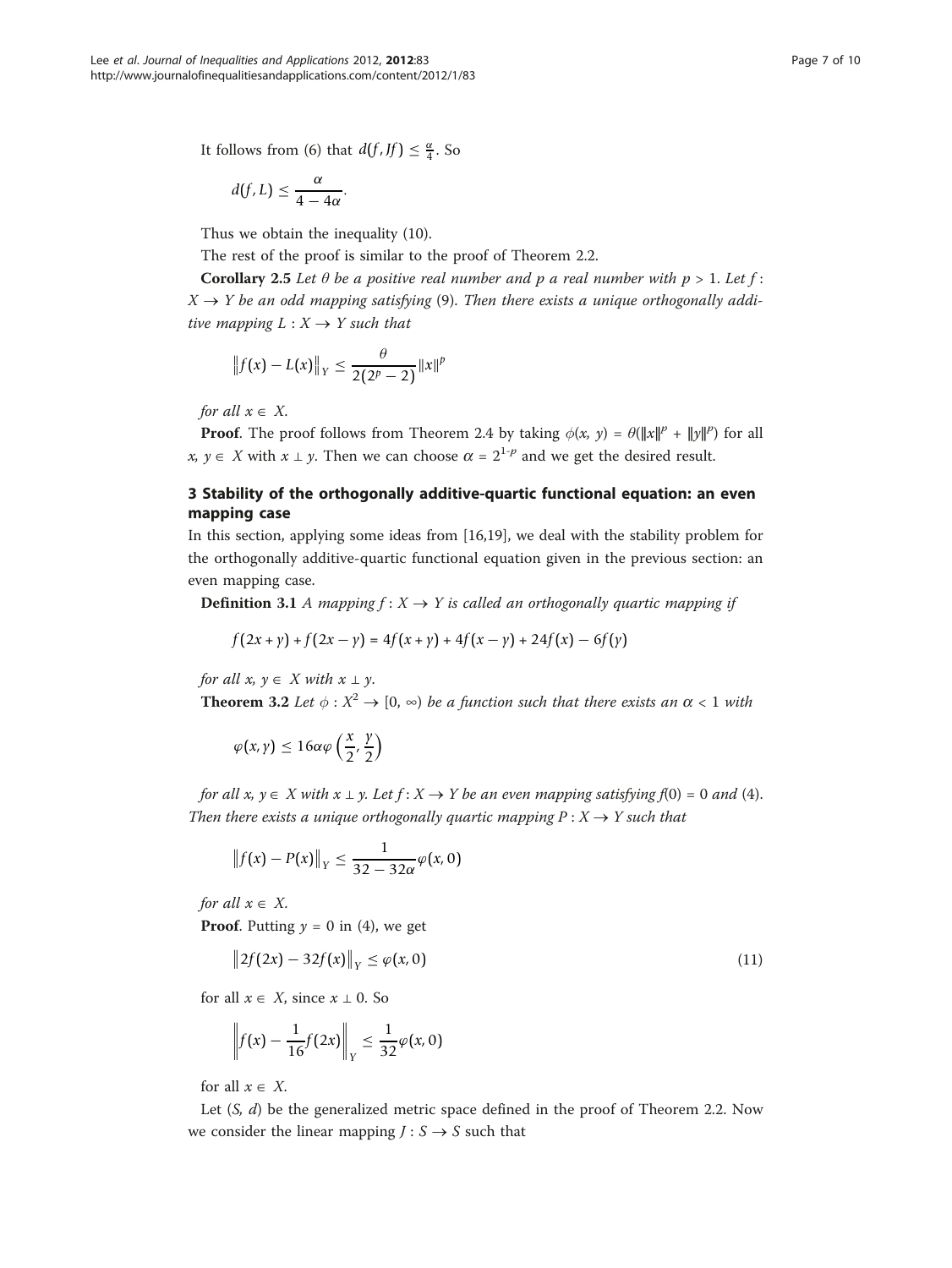$$
Jg(x) := \frac{1}{16}g(2x)
$$

for all  $x \in X$ .

The rest of the proof is similar to the proof of Theorem 2.2.

**Corollary 3.3** Let  $\theta$  be a positive real number and p a real number with  $0 < p < 4$ . Let  $f: X \to Y$  be an even mapping satisfying  $f(0) = 0$  and (9). Then there exists a unique orthogonally quartic mapping  $P: X \rightarrow Y$  such that

$$
||f(x) - P(x)||_Y \leq \frac{\theta}{2(16-2^p)}||x||^p
$$

for all  $x \in X$ .

**Proof.** The proof follows from Theorem 3.2 by taking  $\phi(x, y) = \theta(\|x\|^p + \|y\|^p)$  for all x,  $y \in X$  with  $x \perp y$ . Then we can choose  $\alpha = 2^{p-4}$  and we get the desired result.

**Theorem 3.4** Let  $f: X \rightarrow Y$  be an even mapping satisfying (4) and  $f(0) = 0$  for which there exists a function  $\phi: X^2 \to [0, \infty)$  such that

$$
\varphi(x,y)\leq \frac{\alpha}{16}\varphi(2x,2y)
$$

for all  $x, y \in X$  with  $x \perp y$ . There exists a unique orthogonally quartic mapping  $P : X \rightarrow Y$ such that

$$
\|f(x) - P(x)\|_{Y} \le \frac{\alpha}{32 - 32\alpha} \varphi(x, 0) \tag{12}
$$

for all  $x \in X$ 

**Proof.** Let  $(S, d)$  be the generalized metric space defined in the proof of Theorem 2.2. Now we consider the linear mapping  $J: S \rightarrow S$  such that

$$
Jg(x):=16g\left(\frac{x}{2}\right)
$$

for all  $x \in X$ .

It follows from (11) that  $d(f, Jf) \leq \frac{\alpha}{32}$ . So we obtain the inequality (12).

The rest of the proof is similar to the proof of Theorem 2.2.

Corollary 3.5 Let  $\theta$  be a positive real number and p a real number with  $p > 4$ . Let  $f$ :  $X \rightarrow Y$  be an even mapping satisfying  $f(0) = 0$  and (9). Then there exists a unique orthogonally quartic mapping  $P : X \rightarrow Y$  such that

$$
||f(x) - P(x)||_Y \leq \frac{\theta}{2(2^p - 16)} ||x||^p
$$

for all  $x \in X$ .

**Proof.** The proof follows from Theorem 3.4 by taking  $\phi(x, y) = \theta(||x||^p + ||y||^p)$  for all x,  $y \in X$  with  $x \perp y$ . Then we can choose  $\alpha = 2^{4-p}$  and we get the desired result.

Let 
$$
f_o(x) = \frac{f(x) - f(-x)}{2}
$$
 and  $f_e(x) = \frac{f(x) + f(-x)}{2}$ . Then  $f_o$  is an odd mapping and  $f_e$ 

is an even mapping such that  $f = f_o + f_e$ .

The above corollaries can be summarized as follows: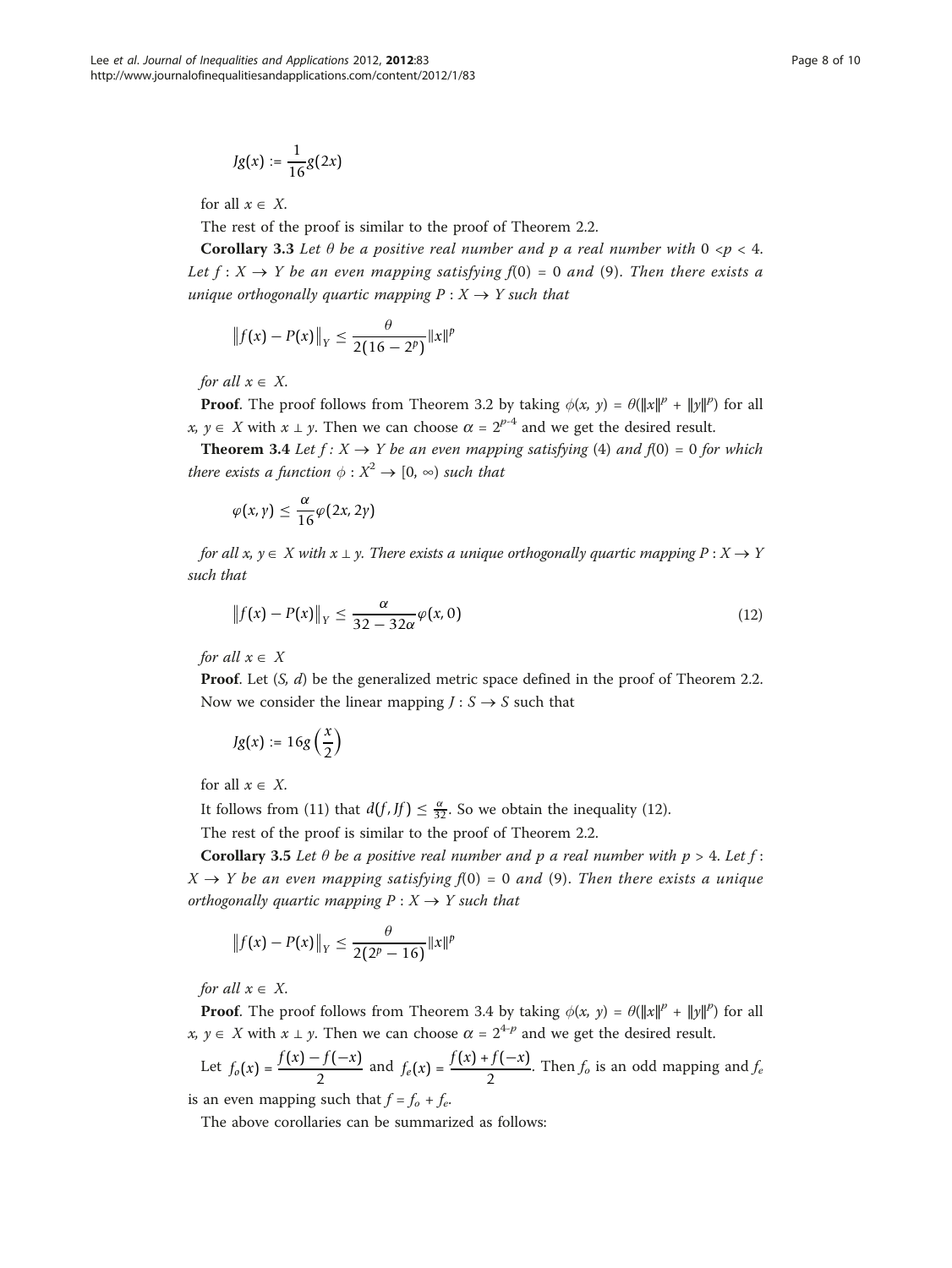<span id="page-8-0"></span>**Theorem 3.6** Assume that  $(X, \perp)$  is an orthogonality normed space. Let  $\theta$  be a positive real number and p a real number with  $0 < p < 1$  or  $p > 4$ . Let  $f: X \rightarrow Y$  be a mapping satisfying  $f(0) = 0$  and  $(9)$ . Then there exist an orthogonally additive mapping L:  $X \to Y$  and an orthogonally quartic mapping  $P : X \to Y$  such that

$$
\left\|f(x) - L(x) - P(x)\right\|_{Y} \leq \left(\frac{1}{|2 - 2^{p}|} + \frac{1}{|16 - 2^{p}|}\right) \frac{\theta}{2} \|x\|^{p}
$$

for all  $x \in X$ .

### Acknowledgements

This work was supported by the Daejin University Research Grants in 2012.

### Author details

<sup>1</sup>Department of Mathematics, Daejin University, Kyeonggi 487-711, Korea <sup>2</sup>Department of Mathematics, Research Institute for Natural Sciences, Hanyang University, Seoul 133-791, South Korea <sup>3</sup>Department of Mathematics and Computer Science, Iran University of Science and Technology, Behshahr, Iran

#### Authors' contributions

All authors carried out the proof. All authors conceived of the study, and participated in its design and coordination. All authors read and approved the final manuscript.

#### Competing interests

The authors declare that they have no competing interests.

### Received: 22 April 2011 Accepted: 12 April 2012 Published: 12 April 2012

#### References

- Pinsker, AG: Sur une fonctionnelle dans l'espace de Hilbert. C R (Dokl) Acad Sci URSS, n Ser. 20, 411-414 (1938)
- 2. Sundaresan, K: Orthogonality and nonlinear functionals on Banach spaces. Proc Am Math Soc. 34, 187–190 (1972)
- 3. Gudder, S, Strawther, D: Orthogonally additive and orthogonally increasing functions on vector spaces. Pac J Math. 58, 427–436 (1975)
- 4. Rätz, J: On orthogonally additive mappings. Aequationes Math. 28, 35–49 (1985)
- 5. Rätz, J, Szabó, Gy: On orthogonally additive mappings IV. Aequationes Math. 38, 73–85 (1989)
- 6. Alonso, J, Benítez, C: Orthogonality in normed linear spaces: a survey I. Main properties Extracta Math. 3, 1–15 (1988) 7. Alonso, J, Benítez, C: Orthogonality in normed linear spaces: a survey II. Relations between main orthogonalities Extracta Math. 4, 121–131 (1989)
- 8. Birkhoff, G: Orthogonality in linear metric spaces. Duke Math J. 1, 169-172 (1935)
- Carlsson, SO: Orthogonality in normed linear spaces. Ark Mat. 4, 297–318 (1962)
- 10. Diminnie, CR: A new orthogonality relation for normed linear spaces. Math Nachr. 114, 197–203 (1983)
- 11. James, RC: Orthogonality and linear functionals in normed linear spaces. Trans Am Math Soc. 61, 265–292 (1947)
- 12. Ulam, SM: Problems in Modern Mathematics. Wiley, New York (1960)
- 13. Hyers, DH: On the stability of the linear functional equation. Proc Nat Acad Sci USA. 27, 222–224 (1941)
- 14. Rassias, ThM: On the stability of the linear mapping in Banach spaces. Proc Amer Math Soc. 72, 297–300 (1978)
- 15. Czerwik, S: Stability of Functional Equations of Ulam-Hyers-Rassias Type. Hadronic Press, Palm Harbor, Florida. (2003)
- 16. Hyers, DH, Isac, G, Rassias, ThM: Stability of Functional Equations in Several Variables. Birkhäuser, Basel (1998)
- 17. Jung, S: Hyers-Ulam-Rassias Stability of Functional Equations in Mathematical Analysis. Hadronic Press, Palm Harbor, Florida (2001)
- 18. Rassias, ThM: Functional Equations, Inequalities and Applications. Kluwer Academic Publishers, Dordrecht/Boston/ London (2003)
- 19. Ger, R, Sikorska, J: Stability of the orthogonal additivity. Bull Polish Acad Sci Math. 43, 143–151 (1995)
- 20. Skof, F: Proprietà locali e approssimazione di operatori. Rend Sem Mat Fis Milano. 53, 113–129 (1983)
- 21. Cholewa, PW: Remarks on the stability of functional equations. Aequationes Math. 27, 76–86 (1984)
- 22. Czerwik, S: On the stability of the quadratic mapping in normed spaces. Abh Math Sem Univ Hamburg. 62, 59–64 (1992)
- 23. Czerwik, S: Functional Equations and Inequalities in Several Variables. World Scientific Publishing Company/New Jersey/ London/Singapore/Hong Kong (2002)
- 24. Park, C, Park, J: Generalized Hyers-Ulam stability of an Euler-Lagrange type additive mapping. J Diff Equ Appl. 12, 1277–1288 (2006)
- 25. Rassias, ThM: On the stability of the quadratic functional equation and its applications. Studia Univ Babeş-Bolyai Math. 43, 89–124 (1998)
- 26. Rassias, ThM: The problem of S.M. Ulam for approximately multiplicative mappings. J Math Anal Appl. 246, 352–378  $(2000)$
- 27. Rassias, ThM: On the stability of functional equations in Banach spaces. J Math Anal Appl. 251, 264–284 (2000)
- 28. Vajzović, F: Über das Funktional H mit der Eigenschaft: (x, y) = 0  $\boxtimes$  H(x + y)+H(x y) = 2H(x) + 2H(y). Glasnik Mat Ser III. 2(22):73–81 (1967)
- 29. Drljević, F: On a functional which is quadratic on A-orthogonal vectors. Publ Inst Math (Beograd). 54, 63–71 (1986)